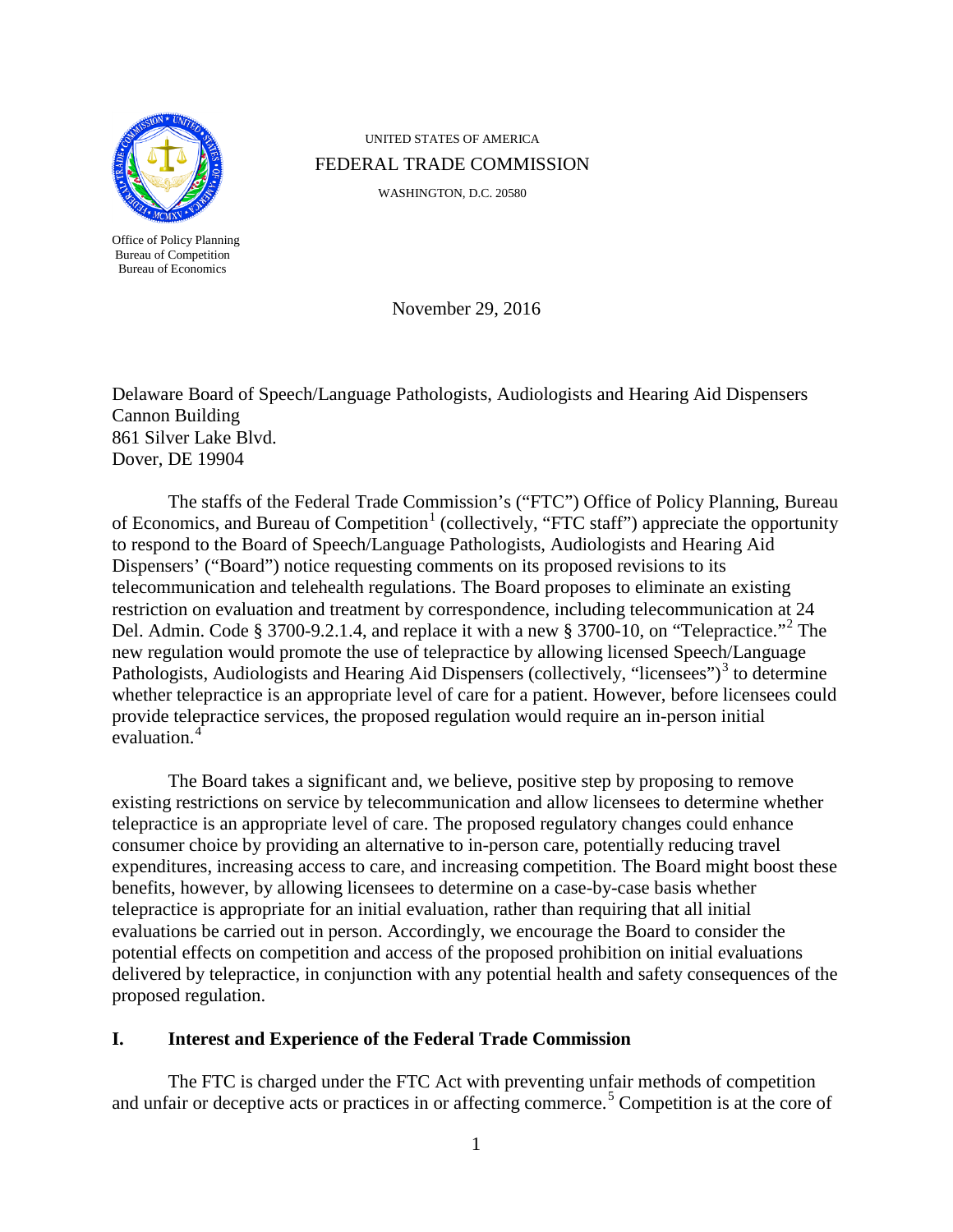<span id="page-1-1"></span><span id="page-1-0"></span>America's economy,<sup>[6](#page-8-0)</sup> and vigorous competition among sellers in an open marketplace gives consumers the benefits of lower prices, higher quality products and services, and increased innovation. Because of the importance of health care competition to the economy and consumer welfare, anticompetitive conduct in health care markets has long been a key focus of FTC law enforcement,<sup>[7](#page-8-1)</sup> research, $^8$  $^8$  and advocacy.<sup>[9](#page-8-3)</sup> In particular, many of our recent state advocacy comments have addressed scope of practice and supervision provisions that may unnecessarily limit the range of procedures or services a practitioner may provide, or unnecessarily restrict a particular type of practitioner from competing in the market.<sup>[10](#page-8-4)</sup>

<span id="page-1-2"></span>Telehealth is an area of particular interest to the FTC because of its potential to increase practitioner supply, encourage competition, and improve access to affordable, quality health care. In a 2004 report, the federal antitrust agencies considered the competitive effects of state restrictions on the interstate practice of telemedicine,<sup>[11](#page-8-5)</sup> and the central finding of that analysis remains applicable today: "When used properly, telemedicine has considerable promise as a mechanism to broaden access, lower costs, and improve health care quality."<sup>[12](#page-8-6)</sup> More recently, FTC staff submitted a comment to the Alaska legislature supporting proposed legislation that would allow Alaska-licensed physicians located out-of-state to provide telehealth services in the same manner as in-state physicians.<sup>[13](#page-8-7)</sup> FTC staff also recently commented on telehealth regulations proposed by the Delaware Boards of Occupational Therapy Practice and Dietetics/Nutrition.<sup>[14](#page-8-8)</sup> The conclusions of the agencies' 2004 report and the prior FTC staff comments, which support reduction of barriers to telemedicine, underpin this comment.<sup>[15](#page-8-9)</sup>

### <span id="page-1-7"></span><span id="page-1-3"></span>**II. Delaware's Proposed Telepractice Regulation for Speech/Language Pathologists, Audiologists and Hearing Aid Dispensers**

As a prerequisite to its proposed telepractice regulation covering the provision of speech/language pathology, audiology and hearing aid dispensing professional services, the Board proposes to eliminate an existing regulation, 24 Del. Admin. Code § 3700-9.2.1.4, that does not allow licensees to "evaluate or treat a client with speech, language, or hearing disorders solely by correspondence. Correspondence includes telecommunication."<sup>[16](#page-8-10)</sup> A telepractice regulation would be added at  $\S 3700-10$ .<sup>[17](#page-8-11)</sup>

The proposed regulation defines telepractice as "the application of telecommunications technology to the delivery of speech/language pathology, audiology and hearing aid dispensing professional services at a distance by linking clinician to client or clinician to clinician for intervention and/or consultation  $\ldots$ <sup>[18](#page-8-12)</sup>. The regulation would have several provisions to ensure that "interventions" are appropriately delivered by telepractice and meet in-person standards of care:

<span id="page-1-6"></span><span id="page-1-5"></span><span id="page-1-4"></span>"The licensee shall comply with the Board's law and rules and regulations and all current standards of care requirements applicable to onsite care."<sup>[19](#page-8-13)</sup>

"The licensee shall limit the practice of telepractice to the area of competence in which proficiency has been gained through education, training and experience."<sup>[20](#page-8-1)</sup>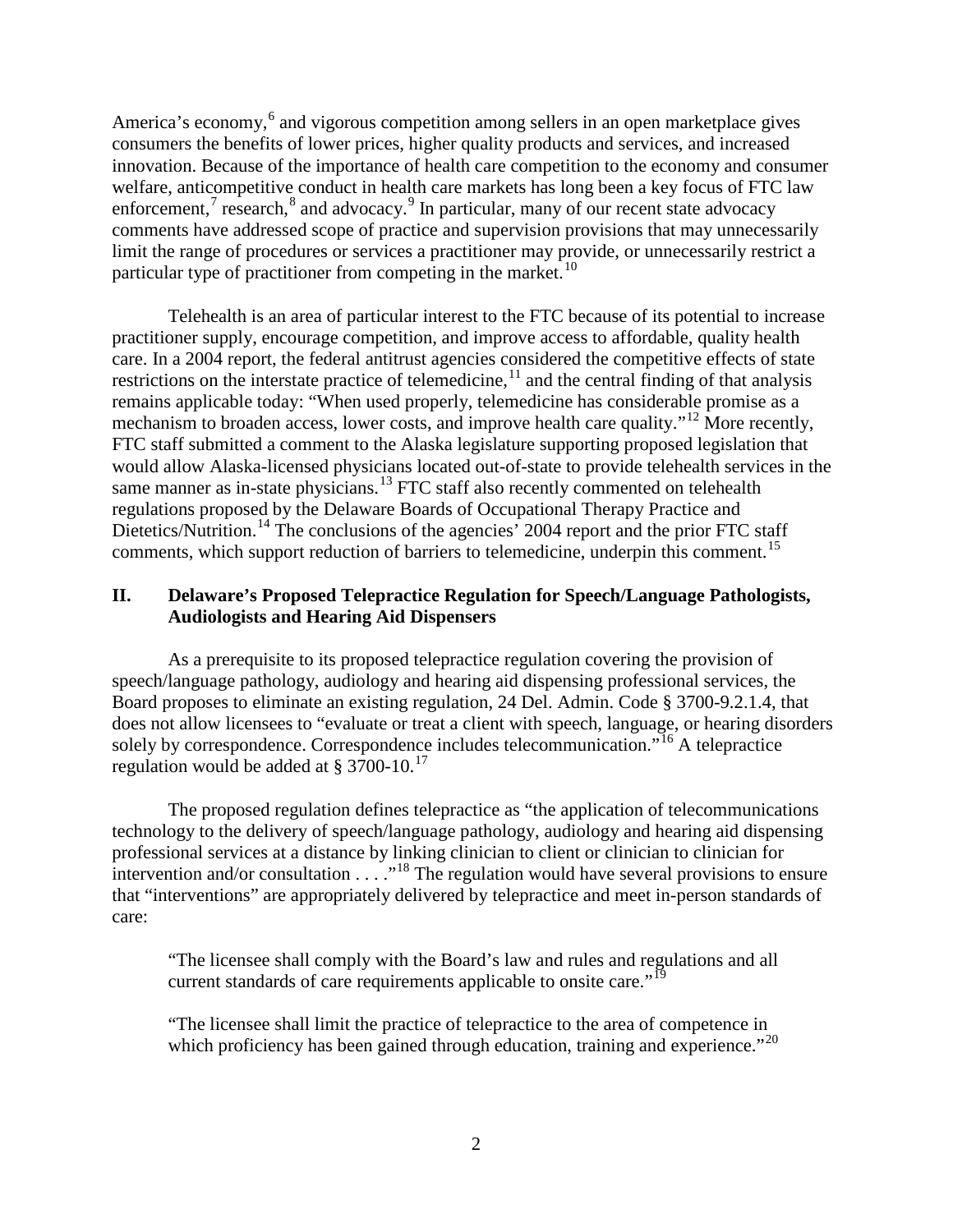<span id="page-2-5"></span><span id="page-2-3"></span>"Licensees who deliver telepractice services must possess specialized knowledge and skills in selecting interventions that are appropriate to the technology and that take into consideration client and disorder variables."<sup>[21](#page-9-0)</sup>

<span id="page-2-4"></span>These provisions provide safeguards to ensure that telepractice meets an in-person standard of care. The proposed regulation, however, also would create a requirement that all "[i]nitial evaluations shall be performed face to face and not through telepractice."<sup>[22](#page-9-1)</sup> The proposed regulation would allow a licensee to "be responsible for determining and documenting that telepractice is an appropriate level of care for the client only after an initial face to face evaluation."<sup>[23](#page-9-2)</sup> Accordingly, while the proposed regulation would rely on the judgment of licensees to determine whether to provide telepractice interventions and consultations, it prohibits initial evaluations by telepractice, potentially prohibiting some telepractice diagnostic services and discouraging practitioners and consumers from using telepractice for postevaluation treatment or intervention.

### **III. Likely Competitive Impact of Delaware's Proposed Telepractice Regulation**

### <span id="page-2-6"></span>**A. Telepractice Has the Potential to Increase Competition and Access to Speech and Hearing Care Services**

Generally, competition in health care markets benefits consumers by containing health care prices, expanding access and choice, and promoting innovation. Telehealth can potentially increase the supply of practitioners and thereby enhance price and non-price competition, reduce transportation expenditures, and improve access to quality care*.* [24](#page-9-3) Many health care professionals and expert bodies support the use of telehealth to address access to health care challenges arising from an aging population, health care workforce shortages, and geographic and other maldistributions of providers that can lead to shortages in urban as well as rural areas.<sup>[25](#page-9-4)</sup>

Telepractice as a delivery model for audiology and speech/language pathology services offers the same potential to enhance competition among providers and improve access to quality care. Practitioners and expert bodies such as the National Academies of Sciences, Engineering, and Medicine have recognized the potential for telepractice to address geographic and economic barriers to hearing and speech care, especially in underserved communities.<sup>[26](#page-9-5)</sup>

<span id="page-2-2"></span><span id="page-2-1"></span><span id="page-2-0"></span>The Delaware Division of Public Health has acknowledged the potential for telehealth to mitigate the state's healthcare access challenges caused by shortages in critical healthcare specialties and underserved geographic locations.<sup>[27](#page-9-6)</sup> While Delaware is a small state, many of its health resources are unevenly distributed. For example, there are few audiologists in Sussex and Kent counties relative to New Castle, suggesting that telehealth would allow New Castle practitioners to serve Sussex and Kent patients.<sup>[28](#page-9-7)</sup> Experts have found that many audiology and speech/language pathology rehabilitation services can be effectively provided through telepractice, potentially improving access to care arising from shortages, economic disparities, and/or poor mobility.[29](#page-9-8) As the Delaware *State Plan on Aging* points out, the elderly and individuals with disabilities could especially benefit from telehealth because it would allow them to "receive some medical care at home, or in other more convenient settings."<sup>[30](#page-9-9)</sup>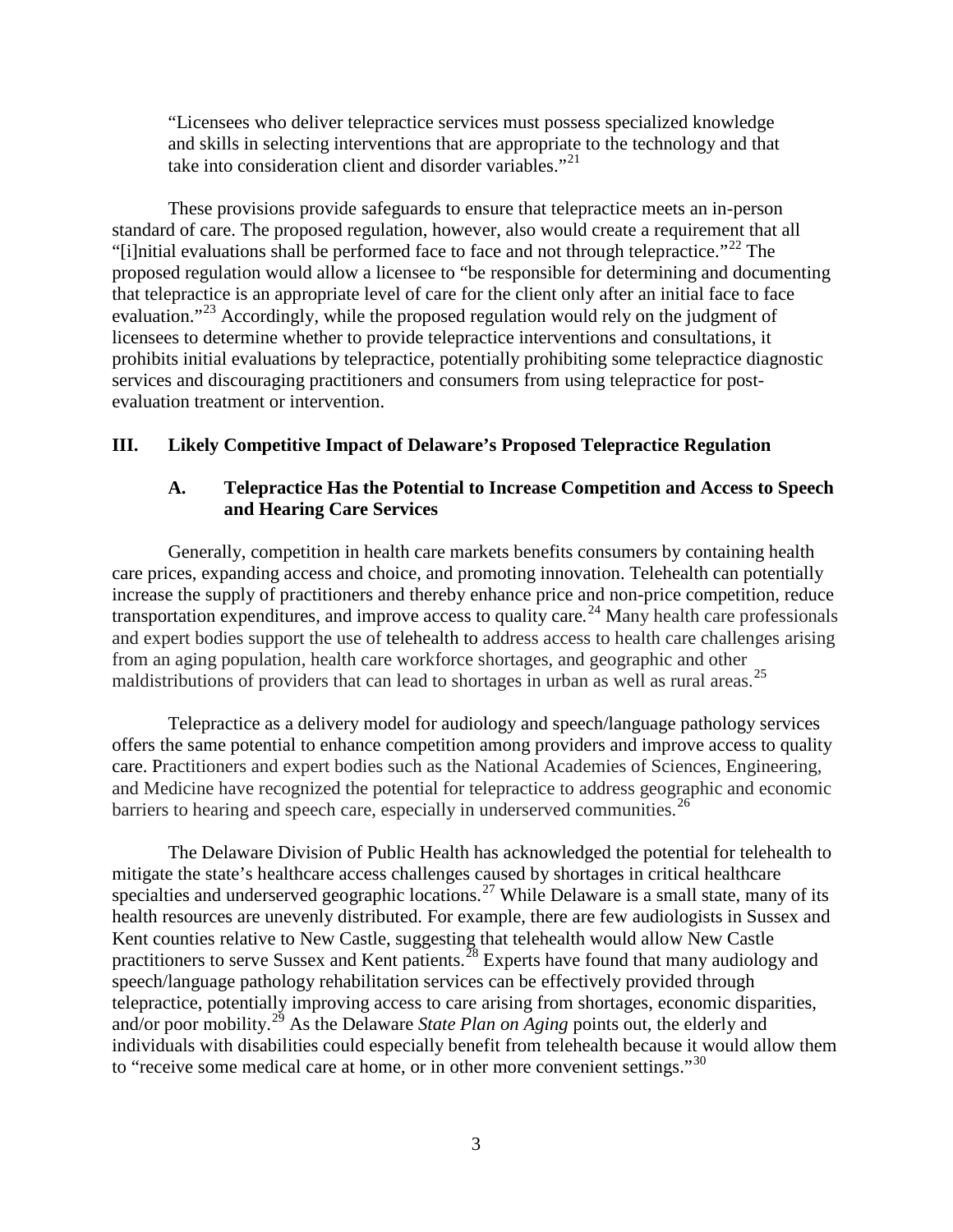The potential for improved health outcomes and access to cost-effective medical care motivated the Delaware Medicaid Program's 2012 decision to reimburse services delivered by telemedicine.<sup>[31](#page-10-0)</sup> Telepractice delivery of speech/language pathology and audiology services could help reduce Delaware's Medicaid transportation expenditures as well as individuals' pecuniary and time costs.<sup>[32](#page-10-1)</sup>

#### <span id="page-3-3"></span><span id="page-3-2"></span>**B. A Range of Services May Safely and Effectively be Provided by Telepractice**

The literature indicates that a number of speech and hearing care services can be provided safely and effectively through telepractice. In speech/language pathology, schools are the most common setting in which telepractice is used. $35$  For both adults and children, telepractice, often conducted via interactive audio-videoconferencing,  $34$  may be used for screening, treatment, and consultation. In schools, telepractice is used to evaluate and treat a number of impairments, including language, articulation, and fluency disorders.<sup>[35](#page-10-4)</sup> Typically, a student receiving telepractice speech/language pathology services at school is assisted by a telepractice assistant, such as a teacher's aide, nursing assistant, or other type of support personnel to help students and other patients focus on the task and provide technology support.[36](#page-10-5) The use of speech/language pathology telepractice could help alleviate chronic shortages of speech/language pathologists in Delaware schools.<sup>[37](#page-10-6)</sup>

<span id="page-3-0"></span>A number of audiology services, such as the diagnostic hearing assessment of adults and infants, cochlear implant programming, and hearing aid fitting and programming, can also be provided remotely.<sup>[38](#page-10-7)</sup> For example, the U.S. Department of Veterans Affairs ("VA") has a teleaudiology program that provided more than 15,000 tele-audiology encounters in FY 2014, making tele-audiology one of its top 15 telehealth programs. The program provides services such as hearing aid fitting and programming, and cochlear implant programming. Telepractice encounters typically link a practitioner at a VA medical center with a patient at a community outpatient clinic, where a trained assistant is available to set up specialized equipment that the practitioner operates remotely.[39](#page-10-8)

Similarly, the diagnostic evaluation of infants who failed a newborn hearing screening test at a birth hospital can be performed via telepractice by connecting a pediatric audiologist at a major medical center with an infant brought to a community hospital or clinic. A facilitator sets up the equipment for use on the infant, and a remote audiologist conducts a comprehensive diagnostic evaluation, including video-otoscopy, auditory brainstem response, and other tests.<sup>[40](#page-10-9)</sup>

<span id="page-3-1"></span>Allowing the telepractice diagnostic evaluation of infants who failed a newborn hearing screening test may improve follow-up and enhance quality of care, yielding significant long-term benefits for children with hearing loss. The Joint Committee on Infant Hearing recommends that diagnostic hearing evaluation of infants who fail newborn hearing screening occur by three months of age. However, because of shortages of pediatric audiologists and the difficulties of travel for some parents, due to lack of transportation, the need for childcare, lost wages, or a combination of these factors, many infants appear to be missing timely evaluation.<sup>[41](#page-10-10)</sup> According to the Centers for Disease Control and Prevention ("CDC"), 58.7% of Delaware infants who failed the newborn hearing screen were not confirmed as having received the recommended audiological evaluation needed to diagnose a hearing loss in  $2014.<sup>42</sup>$  $2014.<sup>42</sup>$  $2014.<sup>42</sup>$  Teleaudiology has been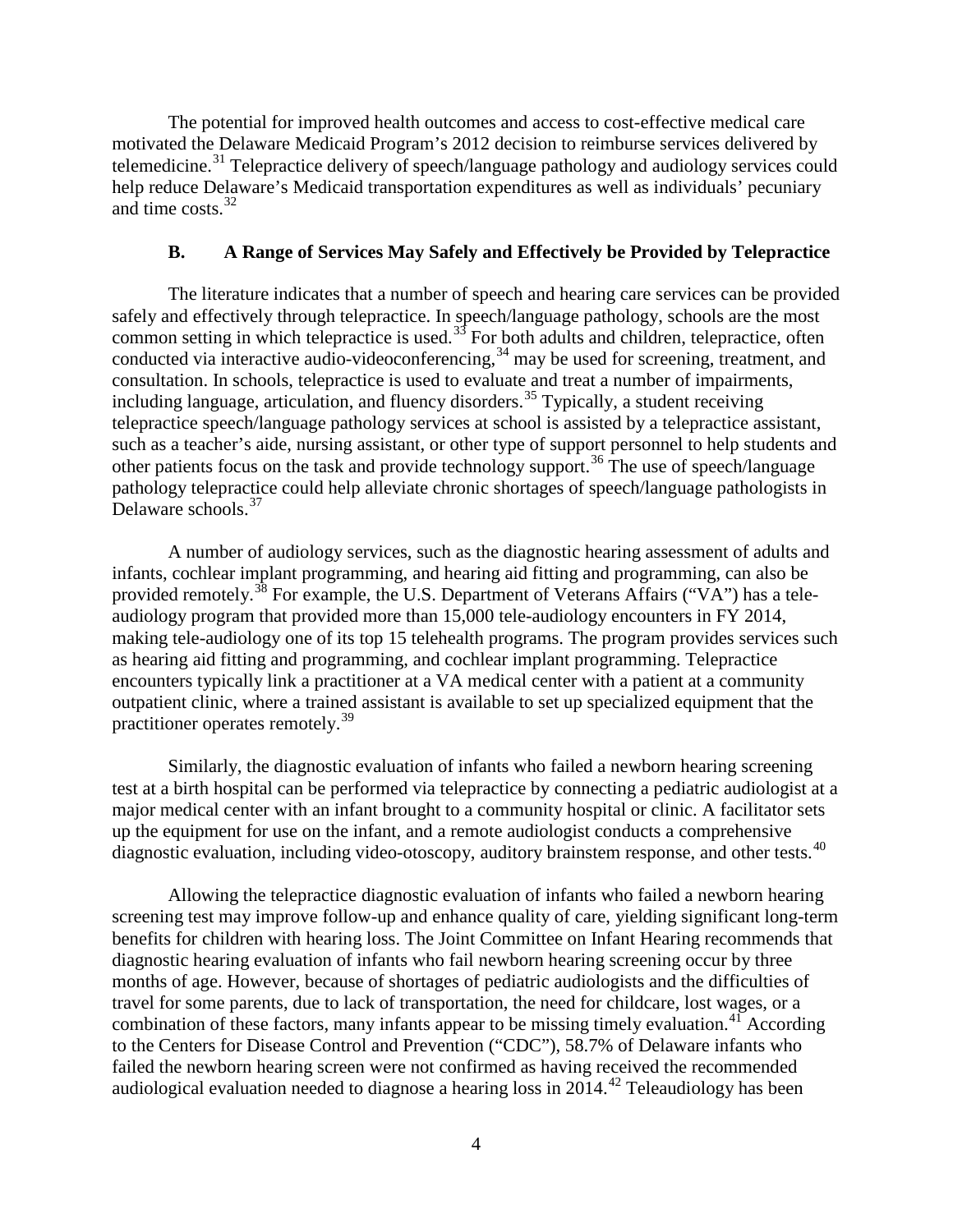found to be an effective way to address barriers to obtaining diagnostic hearing evaluation and to reduce or eliminate the number of infants not receiving an audiological evaluation.<sup>[43](#page-11-0)</sup>

Such a program could enable Delaware-licensed audiologists located in New Castle County or out-of-state to provide diagnostic evaluations to infants in Sussex and Kent counties, addressing the shortages in those counties and potentially reducing the number of infants who did not receive an audiological evaluation.<sup>[44](#page-11-1)</sup> Importantly, improved follow-up may enable children found to have a hearing loss to receive treatment without delay, likely allowing them to acquire language skills comparable to hearing children.<sup>[45](#page-11-2)</sup> Such early identification and intervention not only improves a child's quality of life, but also helps avoid substantial educational and societal costs arising from delayed treatment.<sup>[46](#page-11-3)</sup>

## <span id="page-4-0"></span>**C. The Proposed Restriction on Telepractice Initial Evaluations Could Unnecessarily Discourage the Use of Telepractice**

In important respects, the proposed regulation likely would encourage the delivery of speech/language and audiology services by telepractice, thereby increasing competition, consumer choice, and access to care.<sup>[47](#page-11-4)</sup> The proposed elimination of  $\S 3700$ -9.2.1.4 would remove the existing restriction on providing speech/language and audiology services by telecommunications, setting the stage for the provision of telepractice services.<sup>[48](#page-11-5)</sup> Proposed §§ 3700-10.2.4.3-10.2.4.5 would hold licensees to existing in-person standards of care, and with the exception of initial evaluations, § 3700-10.2.4.1 would entrust the decision whether to use telepractice to the practitioners best positioned to make that determination.<sup>[49](#page-11-6)</sup>

The proposed regulation would, however, limit telepractice delivery to "interventions and consultations," and would require that all initial evaluations be performed in person.<sup>[50](#page-11-7)</sup> Acrossthe-board restrictions not required by legitimate health and safety concerns may unnecessarily discourage the use of telepractice and limit its potential benefits. For example, the proposed rule appears to restrict some types of telepractice services, such as speech/language hearing services and newborn hearing screening follow-up, that may include an initial evaluation.<sup>[51](#page-11-8)</sup>

The American Speech-Language-Hearing Association's ("ASHA") guidelines and model regulations include no provisions that would categorically restrict telepractice initial evaluations. Indeed, they define telepractice to include "assessment" as well as intervention and consultation, without distinguishing between initial and subsequent assessments.<sup>[52](#page-11-9)</sup> To ensure appropriate care, ASHA supports holding practitioners to an in-person standard of care and making practitioners responsible for determining whether assessments and interventions should be provided by telepractice, given the nature of the patient's condition.<sup>[53](#page-11-10)</sup>

ASHA's endorsement of telepractice assessment is consistent with positions taken by other professional organizations. For example, several physicians' organizations have recognized the need for flexibility with regard to the initial evaluation of a patient and have adopted telehealth policies permitting remote examination of a patient during an initial encounter, so long as the practitioner is held to an in-person standard of care.<sup>[54](#page-11-11)</sup>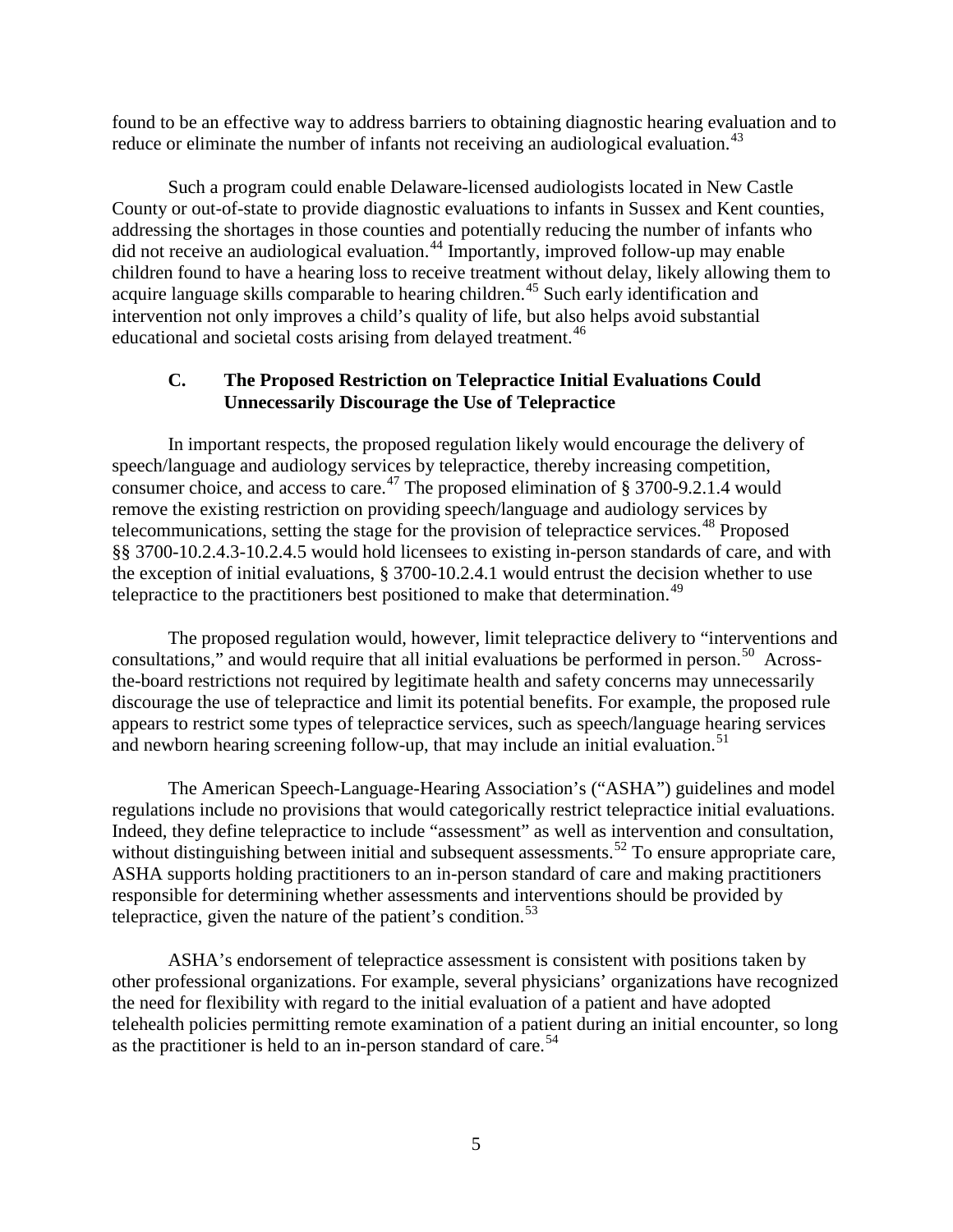Requiring initial in-person examination or evaluation requirements in the health professions may restrict entry of qualified telehealth practitioners, potentially decreasing competition, innovation, and health care quality, while increasing price.<sup>[55](#page-12-0)</sup> Thus, several state legislatures and health care regulatory boards, including Delaware's Board of Occupational Therapy Practice, have recently eliminated or declined to adopt provisions requiring an initial inperson evaluation.[56](#page-12-1)

<span id="page-5-1"></span><span id="page-5-0"></span>Similarly, of the 19 states and the District of Columbia with laws, regulations, or policies on speech/language pathology or audiology telepractice, only three—Kentucky,<sup>[57](#page-12-2)</sup> Montana,<sup>[58](#page-12-3)</sup> and Texas<sup>59</sup>—require an in-person initial evaluation or contact.<sup>[60](#page-12-5)</sup> Moreover, neither Kentucky nor Montana requires the distant telepractice provider to make an in-person evaluation if a qualified, in-person practitioner evaluates the client prior to the provision of telepractice services. $61$ 

The Board could avoid a blanket restriction in the proposed regulation by allowing licensed practitioners to determine whether telepractice is appropriate for an initial evaluation, just as they are permitted to do for subsequent visits, consistent with the in-person standard of care and related health and safety concerns. Allowing the licensed practitioner to determine whether to use telepractice for an initial evaluation would put the decision in the hands of the practitioner in the best position to weigh access, health, and safety considerations on a case-bycase basis. In addition, because the nature of many speech/language pathology and audiology services requires a facilitator to assist with the patient and/or specialized equipment,<sup>[62](#page-12-7)</sup> licensees often will have a proxy for an in-person encounter. In any event, the Board's proposed rules already would require telepractice providers to ensure that their services are appropriate for the client's condition, and would hold providers to an in-person standard of care.<sup>6</sup>

For these reasons, we encourage the Board to consider whether the proposed regulation could provide potentially greater access, quality of care, and other benefits to patients by broadening the proposed definition of telepractice to include evaluations and eliminating the apparent prohibition of initial evaluations conducted by telepractice. $64$ 

### **IV. Conclusion**

Well-intentioned laws and regulations may impose unnecessary, unintended, or overbroad restrictions on competition, thereby depriving health care consumers of the benefits of vigorous competition.<sup>[65](#page-12-10)</sup> Thus, we suggest that regulators consider whether a restriction that could limit entry or access is narrowly tailored to the legitimate goals of the restriction, such as health and safety, and whether other provisions in the law or regulations already achieve, or could achieve, such goals through less competitively restrictive means.

The proposed Delaware regulation could promote the use of telepractice and enhance competition in the provision of hearing and speech care services, likely increasing access, improving quality of care, and bringing other benefits, by allowing licensees to determine whether telepractice is an appropriate level of care. The proposed regulation may, however, unnecessarily limit those benefits by requiring that all initial evaluations be carried out in person, rather than by telepractice.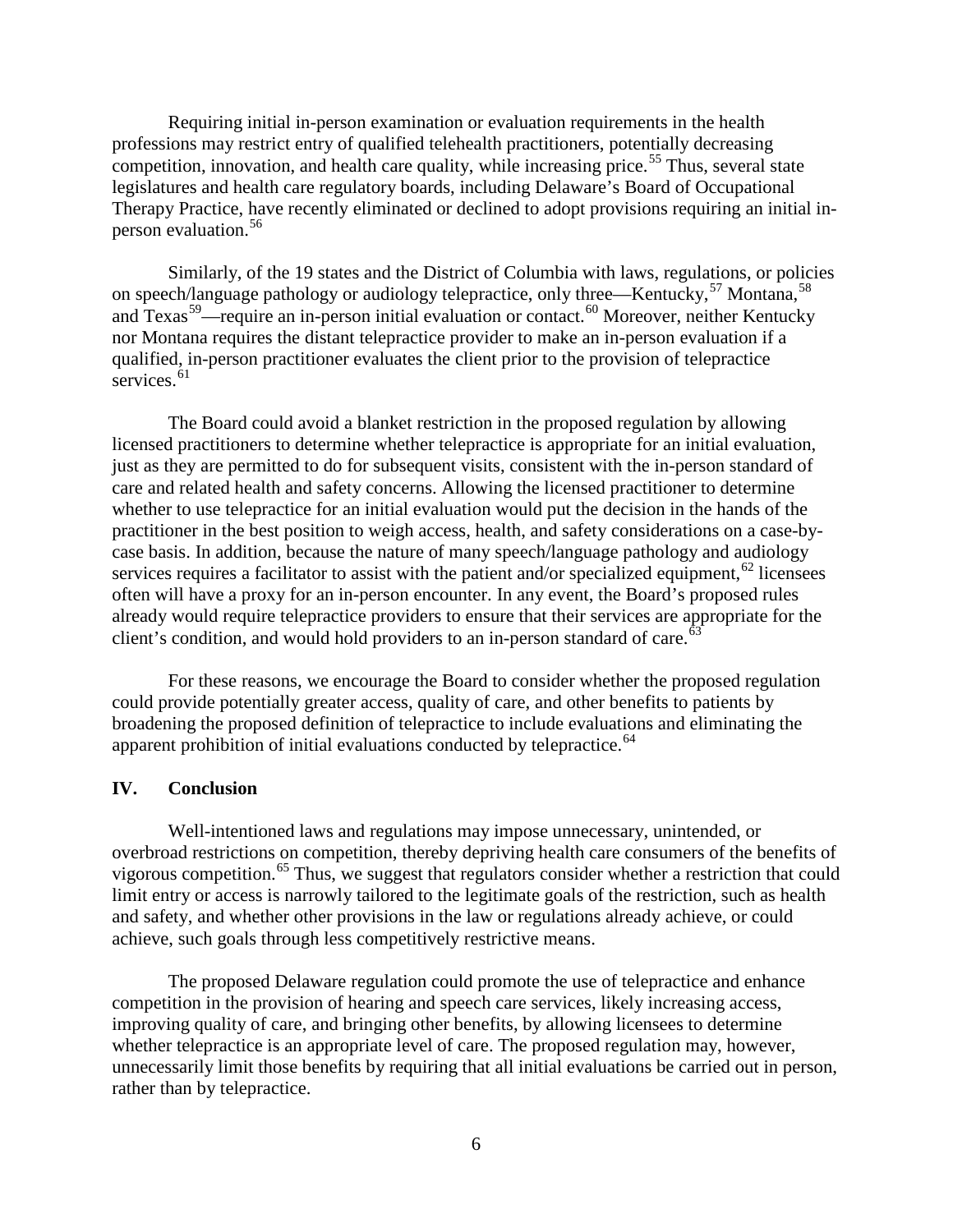We commend the Board and support the proposed regulation's flexibility in generally allowing licensees to determine whether to use telepractice. At the same time, we urge the Board to consider whether allowing licensees to decide whether and when to use telepractice delivery, including on initial evaluations, would better promote competition and access to safe and affordable care.

We appreciate your consideration.

Respectfully submitted,

Tara Isa Koslov, Acting Director Office of Policy Planning

Ginger Zhe Jin, Director Bureau of Economics

Deborah Feinstein, Director Bureau of Competition

<sup>&</sup>lt;sup>1</sup> This letter expresses the views of the Federal Trade Commission's Office of Policy Planning, Bureau of Economics, and Bureau of Competition. The letter does not necessarily represent the views of the Federal Trade Commission or of any individual Commissioner. The Commission, however, has voted to authorize staff to submit this comment.

<sup>&</sup>lt;sup>2</sup> 3700 State Board of Speech/Language Pathologists, Audiologists and Hearing Aid Dispensers, 20 Del. Reg. Regs. 107 (proposed August 1, 2016) (Telepractice regulation to be codified at 24 DEL. ADMIN. CODE § 3700-10) [hereinafter Proposed Regulation]. For a discussion of § 3700-9.2.1.4 and § 3700-10, *see infra* Section II. The Board uses the term "telepractice" rather than telehealth or telemedicine, consistent with the American-Speech-Language-Hearing Association's decision to use the term "to avoid the misperception that these services are used only in health care settings." AMERICAN-SPEECH-LANGUAGE-HEARING ASS'N, TELEPRACTICE (Practice Portal), Overview, <http://www.asha.org/PRPPrintTemplate.aspx?folderid=8589934956> (last visited Oct. 19, 2016) [hereinafter ASHA, TELEPRACTICE]. ASHA's Practice Portals are "developed through a comprehensive process that includes multiple rounds of subject matter expert input and review." *See* ASHA, Telepractice Content Development, <http://www.asha.org/Practice-Portal/Professional-Issues/Telepractice/Telepractice-Content-Development/> (last visited Nov. 1, 2016).

<sup>&</sup>lt;sup>3</sup> This advocacy comment focuses on speech/language pathology and audiology because most of the available academic literature and other information sources discuss those services. We note, however, that the proposed regulation would cover hearing aid dispensers as well as speech/language pathologists and audiologists. To the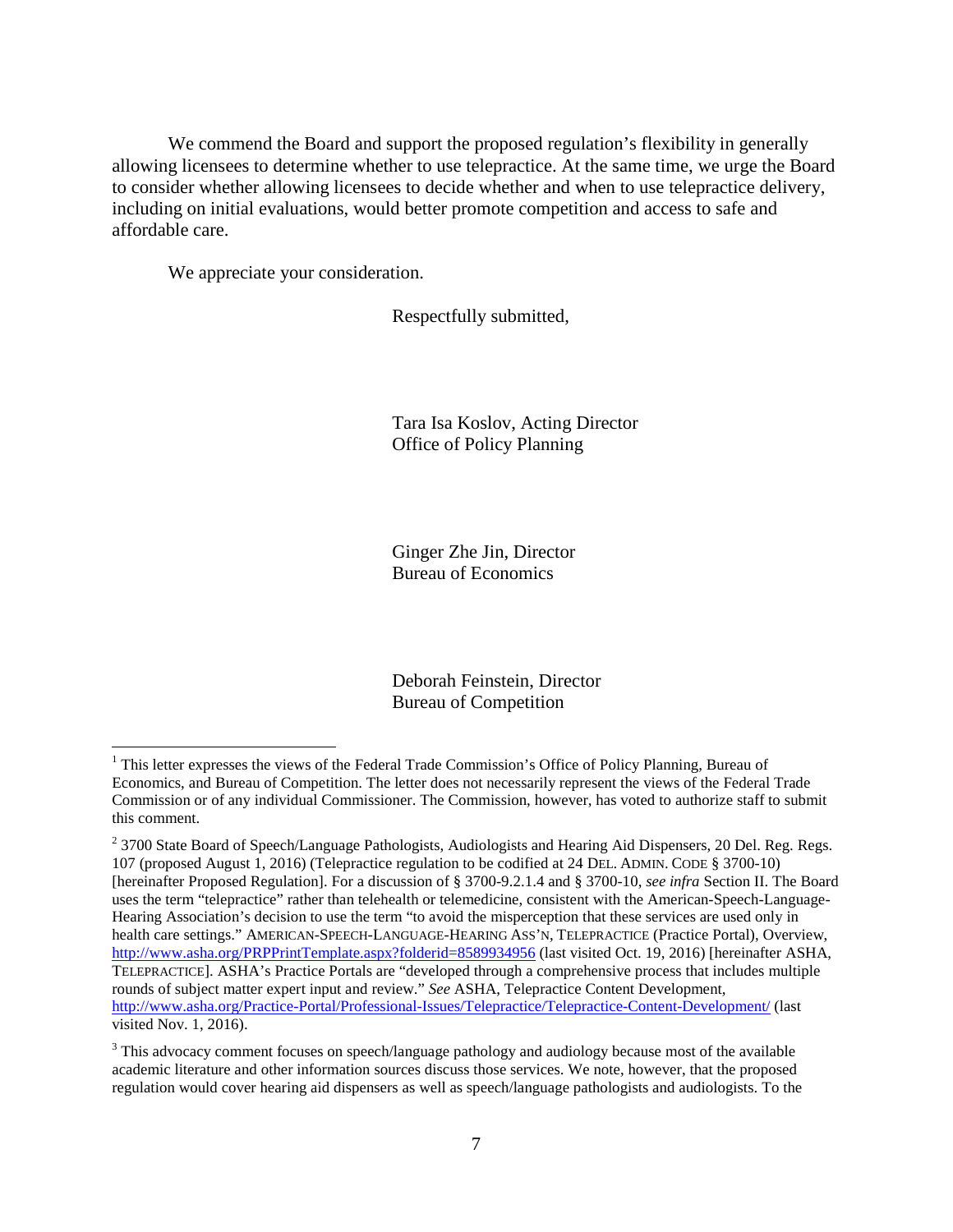extent that hearing aid dispensers provide services remotely, we see no reason why an analysis of the likely competitive impact of the proposed regulation would differ for those providers.

<span id="page-7-3"></span><sup>4</sup> *See* Proposed Regulation, *supra* not[e 2,](#page-0-0) §§ 3700-10.2.4.1, 10.2.4.2.

<span id="page-7-4"></span><sup>5</sup> Federal Trade Commission Act, 15 U.S.C. § 45.

<sup>6</sup> Standard Oil Co. v. FTC, 340 U.S. 231, 248 (1951) ("The heart of our national economic policy long has been faith in the value of competition.").

<sup>7</sup> *See generally* FTC STAFF, OVERVIEW OF FTC ACTIONS IN HEALTH CARE SERVICES AND PRODUCTS (2016), [https://www.ftc.gov/system/files/attachments/competition-policy-guidance/hcupdaterev.pdf.](https://www.ftc.gov/system/files/attachments/competition-policy-guidance/hcupdaterev.pdf)

<sup>8</sup> *See, e.g.*, FTC & U.S. DEP'T OF JUSTICE, IMPROVING HEALTH CARE: A DOSE OF COMPETITION (2004), [http://www.ftc.gov/reports/healthcare/040723healthcarerpt.pdf.](http://www.ftc.gov/reports/healthcare/040723healthcarerpt.pdf) 

<sup>9</sup> FTC and staff advocacy can include letters or comments addressing specific policy issues, Commission or staff testimony before legislative or regulatory bodies, amicus briefs, or reports. *See, e.g.*, Comment from FTC Staff to Valencia Seay, Senator, Ga. State Senate (Jan. 29, 2016),

[https://www.ftc.gov/system/files/documents/advocacy\\_documents/ftc-staff-comment-georgia-state-senator-valencia](https://www.ftc.gov/system/files/documents/advocacy_documents/ftc-staff-comment-georgia-state-senator-valencia-seay-concerning-georgia-house-bill-684/160201gadentaladvocacy.pdf)[seay-concerning-georgia-house-bill-684/160201gadentaladvocacy.pdf](https://www.ftc.gov/system/files/documents/advocacy_documents/ftc-staff-comment-georgia-state-senator-valencia-seay-concerning-georgia-house-bill-684/160201gadentaladvocacy.pdf) (regarding removal of direct supervision requirements for dental hygienists); Brief of Amicus Curiae FTC in Support of No Party, In re Nexium (Esomeprazole) Antitrust Litig., No. 15-2005 (1st. Cir. Feb. 12, 2016),

[https://www.ftc.gov/system/files/documents/amicus\\_briefs/re-nexium-esomeprazole-antitrust](https://www.ftc.gov/system/files/documents/amicus_briefs/re-nexium-esomeprazole-antitrust-litigation/160212nexiumbrief.pdf)[litigation/160212nexiumbrief.pdf;](https://www.ftc.gov/system/files/documents/amicus_briefs/re-nexium-esomeprazole-antitrust-litigation/160212nexiumbrief.pdf) FTC STAFF, POLICY PERSPECTIVES: COMPETITION AND THE REGULATION OF ADVANCED PRACTICE NURSES (2014)[, https://www.ftc.gov/system/files/documents/advocacy\\_documents/policy](https://www.ftc.gov/system/files/documents/advocacy_documents/policy-perspectives-competition-regulation-advanced-practice-nurses/140307aprnpolicypaper.pdf)[perspectives-competition-regulation-advanced-practice-nurses/140307aprnpolicypaper.pdf.](https://www.ftc.gov/system/files/documents/advocacy_documents/policy-perspectives-competition-regulation-advanced-practice-nurses/140307aprnpolicypaper.pdf)

 $10$  Many of these competition advocacy comments have focused on proposed state-level changes to statutes and rules governing the scope of practice and supervision of advanced practice registered nurses. The FTC staff report, *Policy Perspective: Competition and the Regulation of Advanced Practice Nurses*, presents an overview of these comments and an in depth analysis of the competitive effects of such statutes and rules. *See* FTC STAFF, POLICY PERSPECTIVES, *supra* note [9.](#page-1-0)

<sup>11</sup> *See* FTC & U.S. DEP'T OF JUSTICE, *supra* note [8,](#page-1-1) ch. 2, at 30 (section on "*State Restrictions on the Interstate Practice of Telemedicine")*. More recently, FTC staff held a workshop series, *Examining Health Care Competition*, where a panel on *Innovations in Health Care Delivery* explored competition issues related to telehealth. *See* Transcript of Examining Health Care Competition Workshop 67-122, Fed. Trade Comm'n (Mar. 20, 2014), [https://www.ftc.gov/system/files/documents/public\\_events/200361/transcriptmar20.pdf.](https://www.ftc.gov/system/files/documents/public_events/200361/transcriptmar20.pdf)

<span id="page-7-0"></span><sup>12</sup> FTC & U.S. DEP'T OF JUSTICE, *supra* note [8,](#page-1-1) Executive Summary at 23.

<sup>13</sup> See Comment from FTC Staff to Steve Thompson, Representative, Alaska State Legislature (Mar. 25, 2016), [https://www.ftc.gov/policy/policy-actions/advocacy-filings/2016/03/ftc-staff-comment-alaska-state-legislature](https://www.ftc.gov/policy/policy-actions/advocacy-filings/2016/03/ftc-staff-comment-alaska-state-legislature-regarding)[regarding](https://www.ftc.gov/policy/policy-actions/advocacy-filings/2016/03/ftc-staff-comment-alaska-state-legislature-regarding) (regarding telehealth provisions in Senate Bill 74, which would allow licensed Alaska physicians located out-of-state to provide telehealth services).

<span id="page-7-1"></span><sup>14</sup> See Comment from FTC Staff to the Delaware Board of Occupational Therapy Practice (Aug. 3, 2016), [https://www.ftc.gov/system/files/documents/advocacy\\_documents/ftc-staff-comment-delaware-board-occupational](https://www.ftc.gov/system/files/documents/advocacy_documents/ftc-staff-comment-delaware-board-occupational-therapy-concerning-its-proposed-telehealth-regulation/v160014_delaware_ot_proposed_advocacy.pdf)[therapy-concerning-its-proposed-telehealth-regulation/v160014\\_delaware\\_ot\\_proposed\\_advocacy.pdf](https://www.ftc.gov/system/files/documents/advocacy_documents/ftc-staff-comment-delaware-board-occupational-therapy-concerning-its-proposed-telehealth-regulation/v160014_delaware_ot_proposed_advocacy.pdf) (regarding its proposed telehealth regulation); and Comment from FTC Staff to the Delaware Board of Dietetics/Nutrition (Aug. 16, 2016), [https://www.ftc.gov/system/files/documents/advocacy\\_documents/ftc-staff-comment-delaware-board](https://www.ftc.gov/system/files/documents/advocacy_documents/ftc-staff-comment-delaware-board-dietetics/nutrition-regarding-its-proposed-telehealth-regulation/staff_comment_delaware_diet_telehealth_signed.pdf)[dietetics/nutrition-regarding-its-proposed-telehealth](https://www.ftc.gov/system/files/documents/advocacy_documents/ftc-staff-comment-delaware-board-dietetics/nutrition-regarding-its-proposed-telehealth-regulation/staff_comment_delaware_diet_telehealth_signed.pdf)[regulation/staff\\_comment\\_delaware\\_diet\\_telehealth\\_signed.pdf.](https://www.ftc.gov/system/files/documents/advocacy_documents/ftc-staff-comment-delaware-board-dietetics/nutrition-regarding-its-proposed-telehealth-regulation/staff_comment_delaware_diet_telehealth_signed.pdf)

<sup>15</sup> This advocacy also draws on knowledge acquired during the *Innovations in Health Care Delivery* panel of the 2014 FTC workshop, *Examining Health Care Competition*, *supra* note [11.](#page-1-2)

<span id="page-7-2"></span><sup>16</sup> 24 DEL. ADMIN. CODE § 3700-9.2.1.4. Although the scope of the conduct prohibited by § 3700-9.2.1.4 is unclear, it is the only state with such a provision and its effects may be far-reaching. *See, e.g.,* Jana Cason & Janice A.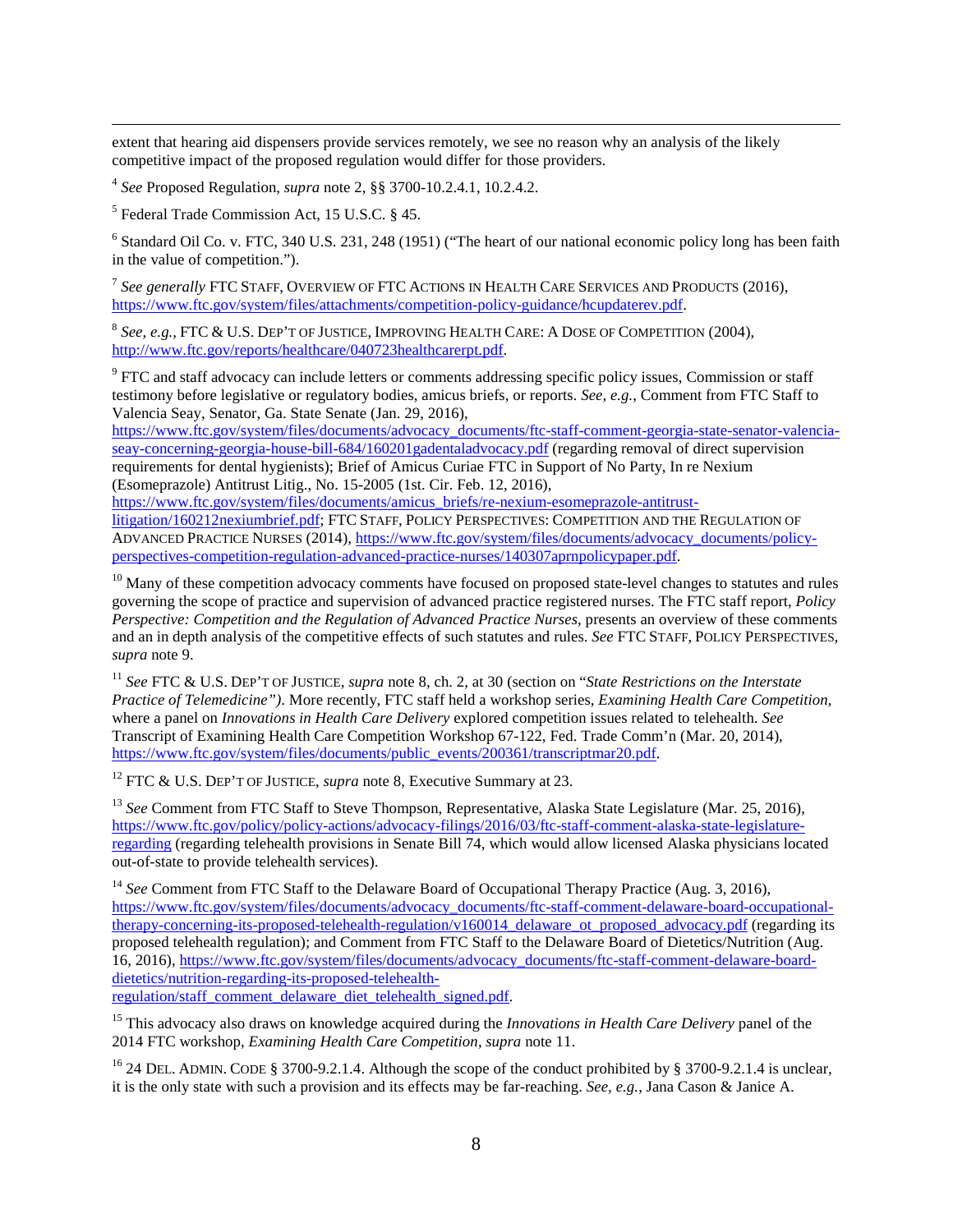Brannon, *Telehealth Regulatory and Legal Considerations: Frequently Asked Questions,* 3 INT'L J. TELEREHAB. 15, 16-17 ("[T]he Delaware Board, through an unfortunate choice of wording, significantly limits the use of telehealth within their state for speech-language pathologists and audiologists by defining telecommunication in this way.")

<span id="page-8-11"></span><sup>17</sup> *See* Proposed Regulation, *supra* note [2.](#page-0-0)

<span id="page-8-12"></span><span id="page-8-0"></span><sup>18</sup> Proposed Regulation, *supra* not[e 2,](#page-0-0) § 3700-10.1.

<span id="page-8-13"></span><sup>19</sup> Proposed Regulation, *supra* not[e 2,](#page-0-0) § 3700-10.2.4.3.

<span id="page-8-1"></span><sup>20</sup> Proposed Regulation, *supra* not[e 2,](#page-0-0) § 3700-10.2.4.4.

<sup>21</sup> Proposed Regulation, *supra* not[e 2,](#page-0-0) § 3700-10.2.4.5.

<span id="page-8-2"></span><sup>22</sup> Proposed Regulation, *supra* not[e 2,](#page-0-0) § 3700-10.2.4.2.

<sup>23</sup> Proposed Regulation, *supra* not[e 2,](#page-0-0) § 3700-10.2.4.1.

<span id="page-8-3"></span><sup>24</sup> *See, e.g.*, Comment from FTC Staff to Steve Thompson, *supra* not[e 13.](#page-1-3)

<sup>25</sup> *See generally* Am. Acad. of Pediatrics, *Policy Statement: The Use of Telemedicine to Address Access and Physician Workforce Shortages,* 136 PEDIATRICS 202, 203 (2015) (urban as well as rural children "face significant disparities in access and time-distance barriers, which could be partly alleviated by the use of telehealth"); Hilary Daniel & Lois Snyder Sulmasy, *Policy Recommendations to Guide the Use of Telemedicine in Primary Care Settings: An American College of Physicians Position Paper,* 163 ANN. INT. MED. 787, app. (2015) ("Limited access to care is not an issue specific to rural communities; underserved patients in urban areas have the same risks as rural patients if they lack primary or specialty care . . . ."); Rashid L. Bashshur et al., *The Empirical Foundations of Telemedicine Interventions for Chronic Disease Management,* 20 TELEMED. & E-HEALTH 769, 770 (2014) ("Differences in *access* to care reflect economic, geographic, and functional as well as social, cultural, and psychological factors . . . . many residents of the inner city have limited access to medical resources for economic reasons.").

<span id="page-8-5"></span><span id="page-8-4"></span><sup>26</sup> *See, e.g.*, NATIONAL ACADEMIES OF SCIENCES, ENGINEERING, AND MEDICINE, HEARING HEALTH CARE FOR ADULTS: PRIORITIES FOR IMPROVING ACCESS AND AFFORDABILITY 124-25, 132 (Dan G. Blazer et al. eds., 2016) [hereinafter NATIONAL ACADEMIES] (discussing the use of teleaudiology to improve access to hearing health care for underserved and vulnerable populations); M.L. Bush et al., *Rural barriers to early diagnosis and treatment of infant hearing loss in Appalachia,* 36 OTOL. NEUROTOL. 93 (2015); D.W. Swanepoel et al., *Telehealth in audiology: The need and potential to reach underserved communities,* 49 INT'L J. AUDOL. 195 (2010); Janice K. Tucker, *Perspectives of Speech-Language Pathologists on the Use of Telepractice in Schools: Quantitative Survey Results,*  4 INT'L J. TELEREHAB. 61 (2012) ("The potential benefits of telepractice are substantial [] and could include: greater access to speech-language pathology services for underserved populations (e.g., rural and inner city students) . . . .").

<span id="page-8-7"></span><span id="page-8-6"></span><sup>27</sup> *See, e.g.*, DEL. DIV. OF PUB. HEALTH, STATE OFFICE OF PRIMARY CARE, DELAWARE PRIMARY CARE HEALTH NEEDS ASSESSMENT 2015 60 (Feb. 2016),

[www.dhss.delaware.gov/dph/hsm/files/depchealthneedsassessment2015.pdf](http://www.dhss.delaware.gov/dph/hsm/files/depchealthneedsassessment2015.pdf) ("Telehealth in Delaware is used to address health care access issues, whether from shortfalls in critical health care specialties or in underserved geographic locations . . . . The use of telehealth in Delaware is supported by state government as an important costeffective, access improvement tool.").

<span id="page-8-10"></span><span id="page-8-9"></span><span id="page-8-8"></span> $^{28}$  As explained by an audiologist who testified at the November 2015 public hearing of the Board of Speech/Language Pathologists, Audiologists and Hearing Aid Dispensers, "there is only one audiologist in Kent and Sussex County who is conducting follow-ups for newborns who fail hearing screenings. Due to the shortage, children are not getting subsequent follow-up appointments. There is a need for providing remote services to families who live far from the hospital and lack transportation." 20 Del. Reg. Regs. 107, 108 (2016) (statement of Liesel Looney of Nemours/ Alfred I. duPont Hospital for Children). The relative scarcity of audiologists in Kent and Sussex counties is consistent with licensing data: Records of active Delaware audiology licenses showed three in Sussex County (1.52/100,000 people; 0.32/100 sq mi); 6 in Kent County (3.7/100,000 people; 1.01/100 sq mi), and 30 in New Castle County (5.57/100,000 people; 6.85/100 sq mi). License records were obtained from State of Delaware, Search for a License,<https://dpronline.delaware.gov/mylicense%20weblookup/Search.aspx> (last visited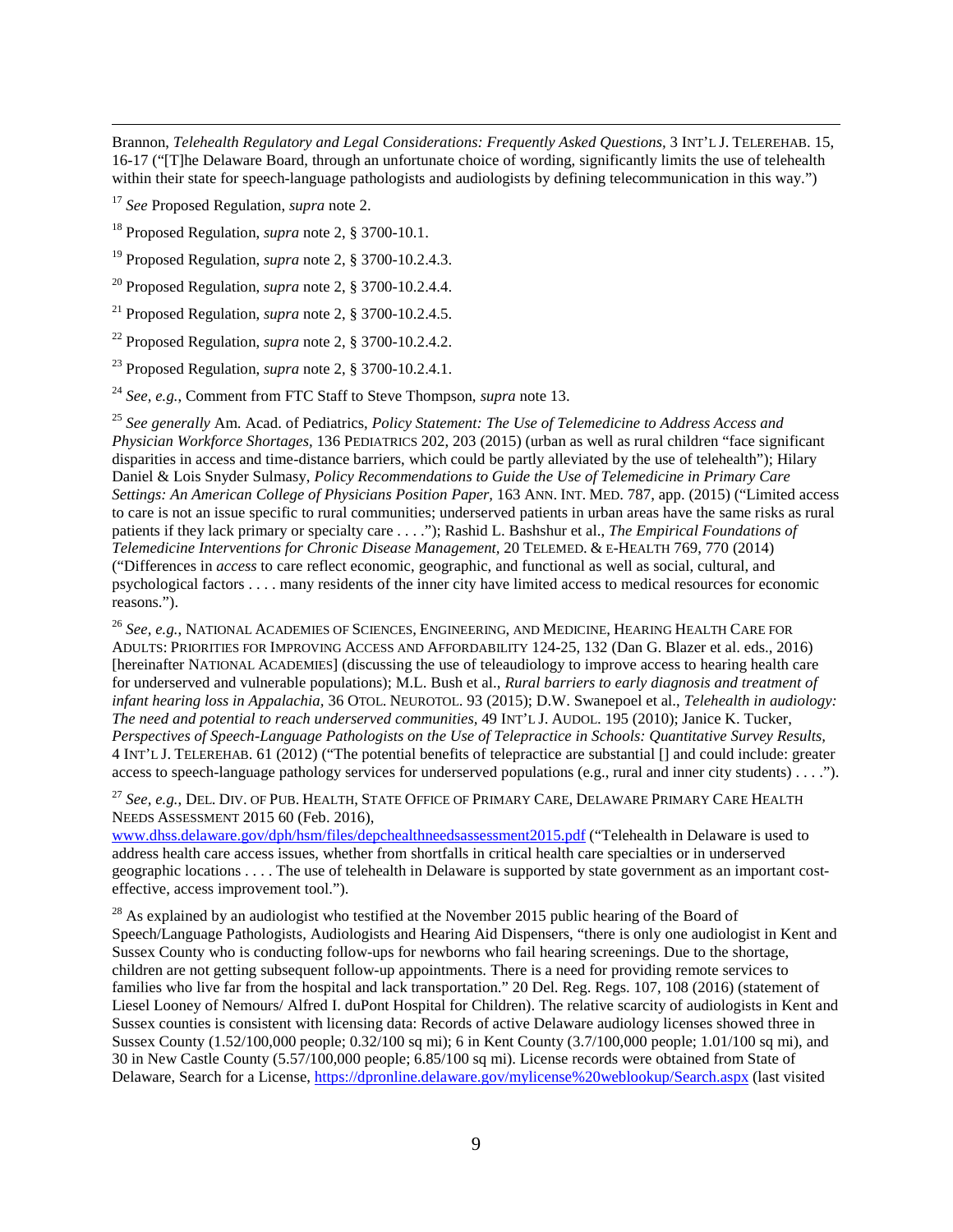Oct. 18, 2016). Populations and areas for the counties: Sussex (197,145; 950 sq mi); Kent (162,310; 594 sq mi); New Castle (538,479; 438 sq mi). *See* 2010 Census Data for Delaware,

[http://stateplanning.delaware.gov/census\\_data\\_center/2010\\_data.shtml](http://stateplanning.delaware.gov/census_data_center/2010_data.shtml) (last visited Oct. 31, 2016); Delaware geography,<http://delaware.gov/topics/facts/geo.shtml> (last visited Oct. 31, 2016). *See generally,* Del. Div. of Pub. Health, *supra* not[e 27](#page-2-0) (describing variations in health needs of Delaware counties and regions for a number of health professions).

<span id="page-9-8"></span><span id="page-9-0"></span><sup>29</sup> *See, e.g.*, Michelle von Muralt et al., *Telerehabilitation in Audiology, in* TELEPRACTICE IN AUDIOLOGY 153 (Emma Rushbrooke & K. Todd Houston, eds. 2016); Farzan Irani & Rodney Gabel, *Telerehabilitation: Adult Speech and Swallowing Disorders, in* TELEPRACTICE IN SPEECH-LANGUAGE PATHOLOGY (K. Todd Houston, ed. 2014); NATIONAL ACADEMIES, *supra* note [26,](#page-2-1) at 124-125 ("Tele-audiology fills a specific need for people who live in rural areas, for those who do not have transportation or are not physically able to travel to obtain audiology services . . . ."); *supra* note [26](#page-2-1) and accompanying text.

<span id="page-9-9"></span><span id="page-9-3"></span><span id="page-9-2"></span><span id="page-9-1"></span><sup>30</sup> *See* DIV. OF SERVS. FOR AGING & ADULTS WITH PHYSICAL DISABILITIES, DEL. HEALTH & SOC. SERVS., DELAWARE STATE PLAN ON AGING: OCTOBER 1, 2012 TO SEPTEMBER 30, 2016 (2012), [www.dhss.delaware.gov/dsaapd/files/state\\_plan\\_on\\_aging\\_12\\_15.pdf](http://www.dhss.delaware.gov/dsaapd/files/state_plan_on_aging_12_15.pdf) (telehealth services will improve the lives of older persons and persons with disabilities "by allowing persons to receive some medical care at home, or in other more convenient settings").

<span id="page-9-4"></span><sup>31</sup> *See* Press Release, Delaware Health and Social Services & Office of Governor Markell, Delaware Medicaid Program to Reimburse for Telemedicine-Delivered Services Beginning July 1 (June 27, 2012), [http://news.delaware.gov/2012/06/27/delaware-medicaid-program/.](http://news.delaware.gov/2012/06/27/delaware-medicaid-program/) ("Telemedicine will improve access to information and medical care," and lead "to better health outcomes for patients and reduced costs for hospitalizations and transportation." (quoting Gov. Jack Markell)).

<sup>32</sup> States that receive federal Medicaid funds are required to ensure transportation for Medicaid beneficiaries to and from medical appointments. *See* 42 C.F.R. § 431.53. The Delaware Medicaid & Medical Assistance Program pays for nonemergency transportation to covered services, which include any services that would be reimbursed when provided face to face. *See Medical Transportation*, STATE OF DEL.,

<span id="page-9-5"></span><http://www.dhss.delaware.gov/dhss/dmma/medical.html> (last updated June 2, 2016); Del. Div. of Pub. Health, *supra*  not[e 27,](#page-2-0) at 61 ("Delaware Medicaid reimburses health care providers for telehealth services if the services are also covered when provided face-to-face."). By providing access to care that would otherwise be unavailable, telepractice could also reduce medical costs for some types of patients, potentially resulting in long-term savings for Medicaid. *See* Michael P. Towey, *Speech Therapy Telepractice for Vocal Cord Dysfunction (VCD): MaineCare (Medicaid) Cost Savings,* 4 INT'L J. TELEREHAB. 33 (Spring 2012).

<sup>33</sup> *See* ASHA, TELEPRACTICE, *supra* note [2,](#page-0-0) School Setting Considerations ("The effectiveness of telepractice as a service delivery model in the schools is well documented."); Tucker, *supra* not[e 26,](#page-2-1) at 61 (1.8% of speech/language pathologists report using telepractice).

<span id="page-9-6"></span><sup>34</sup> *See* ASHA, TELEPRACTICE, *supra* note [2,](#page-0-0) Telepractice Technology; Michael P. Towey, *Speech Telepractice: Installing a Speech Therapy Upgrade for the 21<sup>st</sup> Century, 4 INT'L J. TELEREHAB. 73 (2012)* ("The implementation" of speech therapy telepractice . . . is steadily evolving from the use of expensive dedicated video conferencing systems to significantly less expensive hardware and web-based systems.").

<span id="page-9-7"></span><sup>35</sup> *See* Tucker, *supra* not[e 26,](#page-2-1) at 63. ASHA's list of speech/language impairments that can be addressed by telepractice (including non-school settings) includes articulation disorders, autism, dysarthria, fluency disorders, language and cognitive disorders, dysphagia, voice disorders. *See* ASHA, TELEPRACTICE, *supra* note [2,](#page-0-0) section on Practice Areas in Speech-Language Pathology.

<sup>36</sup> *See, e.g.*, Tucker, *supra* not[e 26,](#page-2-1) at 63 (discussing the locations of students receiving telepractice and the use of telepractice assistants); ASHA, TELEPRACTICE, *supra* not[e 2,](#page-0-0) Facilitators in Telepractice for Audiology and Speech-Language Services.

<sup>37</sup> *See* FREDDIE CROSS, U.S. DEP'T OF EDUCATION, TEACHER SHORTAGE AREAS: NATIONWIDE LISTING 1990-1991 THROUGH 2016-2017 29-31 (Aug. 2016)[, http://www2.ed.gov/about/offices/list/ope/pol/tsa.pdf](http://www2.ed.gov/about/offices/list/ope/pol/tsa.pdf) (shortages of speech pathologists in Delaware from 2002-2017).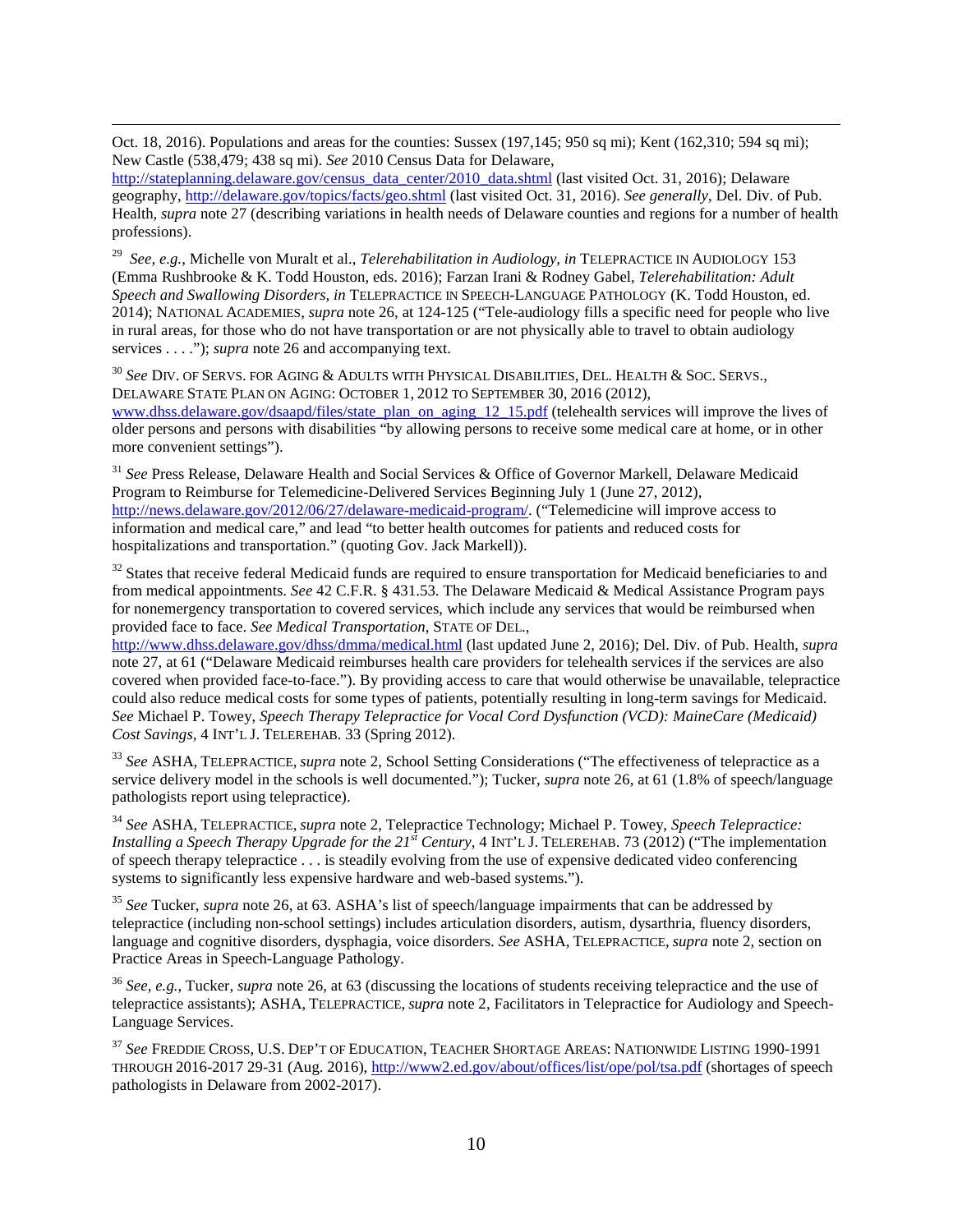<span id="page-10-7"></span> 38 *See, e.g.*, Robert H. Eikelboom & De Wet Swanepoel, *Remote Diagnostic Hearing Assessment, in* TELEPRACTICE IN AUDIOLOGY 123 (Emma Rushbrooke & K. Todd Houston, eds. 2016); Madan Dharmar et al., *Reducing Loss to Follow-Up with Tele-audiology Diagnostic Evaluations,* 22 TELEMED. & EHEALTH 1 (2016) (study of California newborn tele-audiology evaluation program); Colleen Psarros & Emma Van Wanrooy, *Remote Programming of Cochlear Implants, in* TELEPRACTICE IN AUDIOLOGY 91 (Emma Rushbrooke & K. Todd Houston, eds. 2016); Chad Gladden et al., *Tele-audiology: Expanding Access to Hearing Care and Enhancing Patient Connectivity*, 26 J. AM. ACAD. AUDIOLOGY 792, 795-96 (2015) (describing hearing aid fitting and programming by the Dep't of Veterans Affairs). *See also* NATIONAL ACADEMIES, *supra* note [26,](#page-2-1) at 124 (listing current teleaudiology capabilities for adults). ASHA's list of audiology services that can be provided by telepractice includes aural rehabilitation, cochlear implant fitting, hearing aid fitting, infant and pediatric hearing screenings, pure tone audiometry, speech in noise testing, and videootoscopy. *See* ASHA, TELEPRACTICE, *supra* note [2,](#page-0-0) Practice Areas in Audiology.

<span id="page-10-8"></span><sup>39</sup> *See* Gladden et al., *supra* note [38,](#page-3-0) at 793, 795. *See also* NATIONAL ACADEMIES, *supra* note [26,](#page-2-1) at 125 ("One of the leading users of tele-audiology services is the VA, which serves a large number of patients who live outside urban areas and far from VA medical centers[.]").The VA is also exploring "home hearing tests, the scanning and transmission of ear canal images, and the programming of hearing aids in the home through smartphones or tablet computers."

<span id="page-10-9"></span><sup>40</sup> *See, e.g.,* Dharmar, *supra* note [38,](#page-3-0) at 1-3; National Center for Hearing Assessment and Management (NCHAM), Timely Diagnosis: A Resource Guide Supporting Teleaudiology,

<span id="page-10-0"></span><http://www.infanthearing.org/teleaudiology/index.html> (use of teleaudiology for early hearing detection and intervention in infants).

<span id="page-10-10"></span><sup>41</sup> *See* Joint Committee on Infant Hearing, *Year 2007 Position Statement: Principles and Guidelines for Early Hearing Detection and Intervention Programs,* 120 PEDIATRICS 899, 900-901 (2007); Dharmar, *supra* not[e 38,](#page-3-0) at 1- 2.

<span id="page-10-11"></span><span id="page-10-1"></span><sup>42</sup> *See* CDC, 2014 Annual Data Early Hearing Detection and Intervention (EHDI) Program, Summary of Loss to Follow-up/Loss to Documentation in 2014, [http://www.cdc.gov/ncbddd/hearingloss/2014-](http://www.cdc.gov/ncbddd/hearingloss/2014-data/2014_lfu_summary_web_3.pdf)

data/2014 Ifu\_summary\_web\_3.pdf (reporting a total of 81 infants who were not confirmed as receiving a follow-up audiological evaluation (lost to follow-up or documentation) out of the 138 who did not pass the newborn screen). Infants not confirmed as having received an audiological evaluation may include some who have had one, as well as those who were not evaluated. *See* Suhana Alam et al., *Improved Newborn Hearing Screening Follow-up Results in More Infants Identified,* 20 J. PUB. HEALTH MANAG. PRACT. 220, 221 (2014) (explaining that EHDI programs are not usually able to determine whether infants not confirmed as having an audiological evaluation did not receive the testing, or received it but the results were not reported to the EHDI program).

<span id="page-10-2"></span><sup>43</sup> *See* Dharmar, *supra* note [38;](#page-3-0) NCHAM, *supra* note [40](#page-3-1) (program at Utah State University).

<sup>44</sup> *See supra* note [28](#page-2-2) and accompanying text.

<span id="page-10-3"></span><sup>45</sup> *See, e.g.,* Dharmar, *supra* note [38,](#page-3-0) at 1.

<sup>46</sup> *Id.* ("It is estimated that when children with hearing loss are not identified early and do not receive early intervention, the additional costs for education is nearly \$420,000 with a life-time societal cost of \$1 million per child.").

<span id="page-10-4"></span> $47$  In addition to concerns about the proposed regulation's restriction on telepractice initial evaluations, we have concerns about proposed § 3700-10.2.1.2, which provides that "During the telepractice treatment session, the client shall be located within the borders of the State of Delaware." In the context of practitioners licensed only in Delaware, this restriction would follow general licensing restrictions. However, if a practitioner is licensed and/or authorized by an additional state (or states), it appears that such a practitioner could appropriately provide telepractice services to a client located outside of Delaware, restricted to the additional state or states in which she or he was licensed. Accordingly, we suggest that the Board modify the wording of § 3700-10.2.1.2 to take such situations into account.

<span id="page-10-6"></span><span id="page-10-5"></span><sup>48</sup> *See supra* note [16](#page-1-4) and accompanying text.

<sup>49</sup> *See supra* notes [19](#page-1-5)[-21,](#page-2-3) [23](#page-2-4) and accompanying text.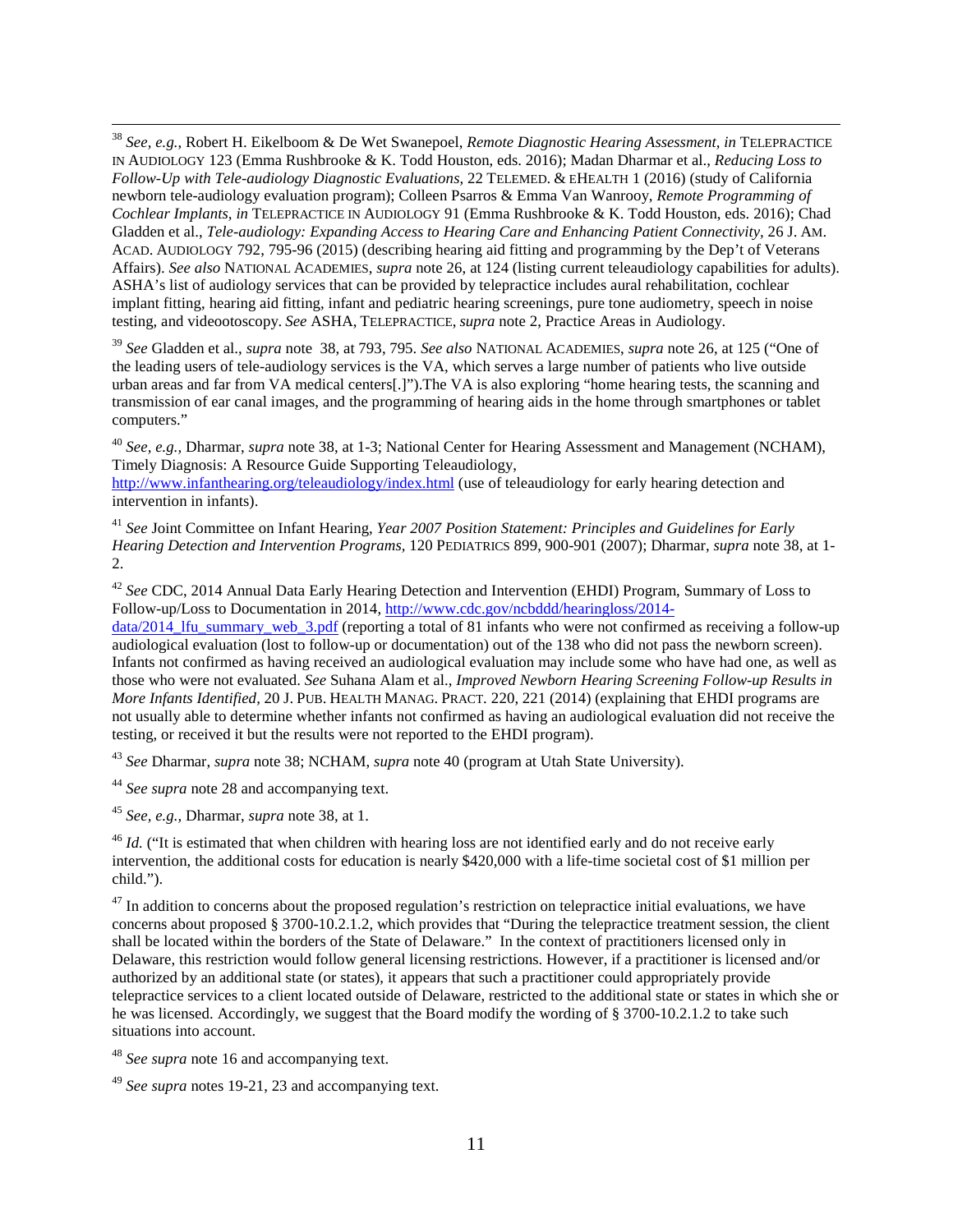<span id="page-11-7"></span>50 *See supra* notes [18,](#page-1-6) [22](#page-2-5) and accompanying text.

<span id="page-11-8"></span><sup>51</sup> *See supra* notes [33](#page-3-2)[-36,](#page-3-3) [40-](#page-3-1)[43](#page-4-0) and accompanying text.

<span id="page-11-9"></span><sup>52</sup> ASHA defines "*Telepractice*" as "the application of telecommunications technology to the delivery of speech language pathology and audiology professional services at a distance by linking clinician to client/patient or clinician to clinician for assessment, intervention, and/or consultation." *See* ASHA, TELEPRACTICE, *supra* note [2,](#page-0-0) Overview. *See also* ASHA, MODEL TELEPRACTICE SERVICE DELIVERY REGULATIONS § .01, <http://www.asha.org/uploadedFiles/ModRegTelepractice.pdf> ("Telepractice Service' means the application of telecommunication technology to deliver speech-language pathology and/or audiology services at a distance for assessment, intervention and/or consultation.").

<span id="page-11-10"></span><sup>53</sup> *See, e.g.*, ASHA, MODEL TELEPRACTICE SERVICE DELIVERY REGULATIONS § .02(A) ("Services delivered via telecommunication technology must be equivalent to the quality of services delivered face-to-face, i.e. in-person."), § .02(C, D) ("Telepractitioners must have the knowledge and skills to competently deliver services via telecommunication technology by virtue of education, training and experience. . . . The use of technology, e.g. equipment, connectivity, software, hardware and network compatibility, must be appropriate for the service being delivered and be able to address the unique needs of each client."). *See also* ASHA, TELEPRACTICE, Roles and Responsibilities (audiologists and SLPs are responsible for "selecting and using assessments and interventions that are appropriate to the technology being used and take into consideration client patient and disorder variables").

<span id="page-11-11"></span><sup>54</sup> Although we take no position on the telemedicine policies of the Federation of State Medical Boards ("FSMB") and the American College of Physicians ("ACP"), we note that under both policies, a physician-patient relationship can be established during a telemedicine encounter. *See* FED'N OF STATE MED. BDS., MODEL POLICY FOR THE APPROPRIATE USE OF TELEMEDICINE TECHNOLOGIES IN THE PRACTICE OF MEDICINE 5 (2014), [https://www.fsmb.org/Media/Default/PDF/FSMB/Advocacy/FSMB\\_Telemedicine\\_Policy.pdf](https://www.fsmb.org/Media/Default/PDF/FSMB/Advocacy/FSMB_Telemedicine_Policy.pdf) (the physician-patient relationship to "be established using telemedicine technologies so long as the standard of care is met."); Daniel & Sulmasy, *supra* note [25,](#page-2-6) at 787-88, App. (ACP takes the position that "a telemedicine encounter itself can establish a patient-physician relationship," so long as the physician meets "the standard of care required for an in-person visit"). Occupational therapy organizations and practitioners have taken similar positions, concluding that telehealth may be used throughout the course of care – including for evaluation, intervention, and monitoring – when practitioners are held to existing professional standards of care. *See* Comment from FTC Staff to the Delaware Board of Occupational Therapy Practice, *supra* note [14,](#page-1-7) at note 38.

<sup>55</sup> *See* Comment from FTC Staff to Steve Thompson, *supra* note [13.](#page-1-3)

<span id="page-11-3"></span><span id="page-11-2"></span><span id="page-11-1"></span><span id="page-11-0"></span><sup>56</sup> *See, e.g.*, *id.* (describing the 2014 adoption by the Alaska State Legislature of a law allowing in-state Alaska licensed physicians to provide telehealth services without an in-person physical examination, and advocating the adoption of provisions in Senate Bill 74 that would allow out-of-state physicians to provide telehealth services in the same manner ); *Bill History/Action for 29th Legislature: SB 74*, ALASKA STATE LEGISLATURE, [http://www.akleg.gov/basis/get\\_bill.asp?session=29&bill=sb++74](http://www.akleg.gov/basis/get_bill.asp?session=29&bill=sb++74) (last updated July 15, 2016) (noting adoption of Alaska SB 74, which eliminated an in-person physical examination requirement for Alaska licensed physicians located out of state); FTC Staff Comment to the Delaware Board of Occupational Therapy Practice, *supra* not[e 14,](#page-1-7) at note 22 (in-person evaluation requirement in the 2015 version of a proposed regulation was eliminated); Ala. State Bd. of Med. Examiners, Certification of Emergency Rules: Emergency Repeal of Chapter 540-X-15 (Aug. 25, 2015),<http://www.albme.org/Documents/Rules/Temp/540-X-15ER%20repealed.pdf> (repeal of telemedicine rules requiring an in-person physical examination or a telehealth evaluation with the patient at an established medical site in light of their potential antitrust implications).

<span id="page-11-4"></span><sup>57</sup> *See* 201 KY. ADMIN. REGS. 17:110 § 2 (2016) ("Telehealth and telepractice . . . (2) Client Requirements. A practitioner-patient relationship shall not commence via telehealth. An initial, in-person meeting for the practitioner and patient who prospectively utilize telehealth shall occur. A licensed health care practitioner may represent the licensee at the initial, in-person meeting.  $\dots$ .").

<span id="page-11-6"></span><span id="page-11-5"></span><sup>58</sup> *See* MONT. ADMIN. R. 24.222.916 § 1 (2016) ("Establishing the practitioner-patient relationship (1) A practitioner-patient relationship may commence via telepractice following a practitioner's in-person evaluation of the prospective patient to assess the patient's: (a) need for services, and (b) candidacy for telepractice, including